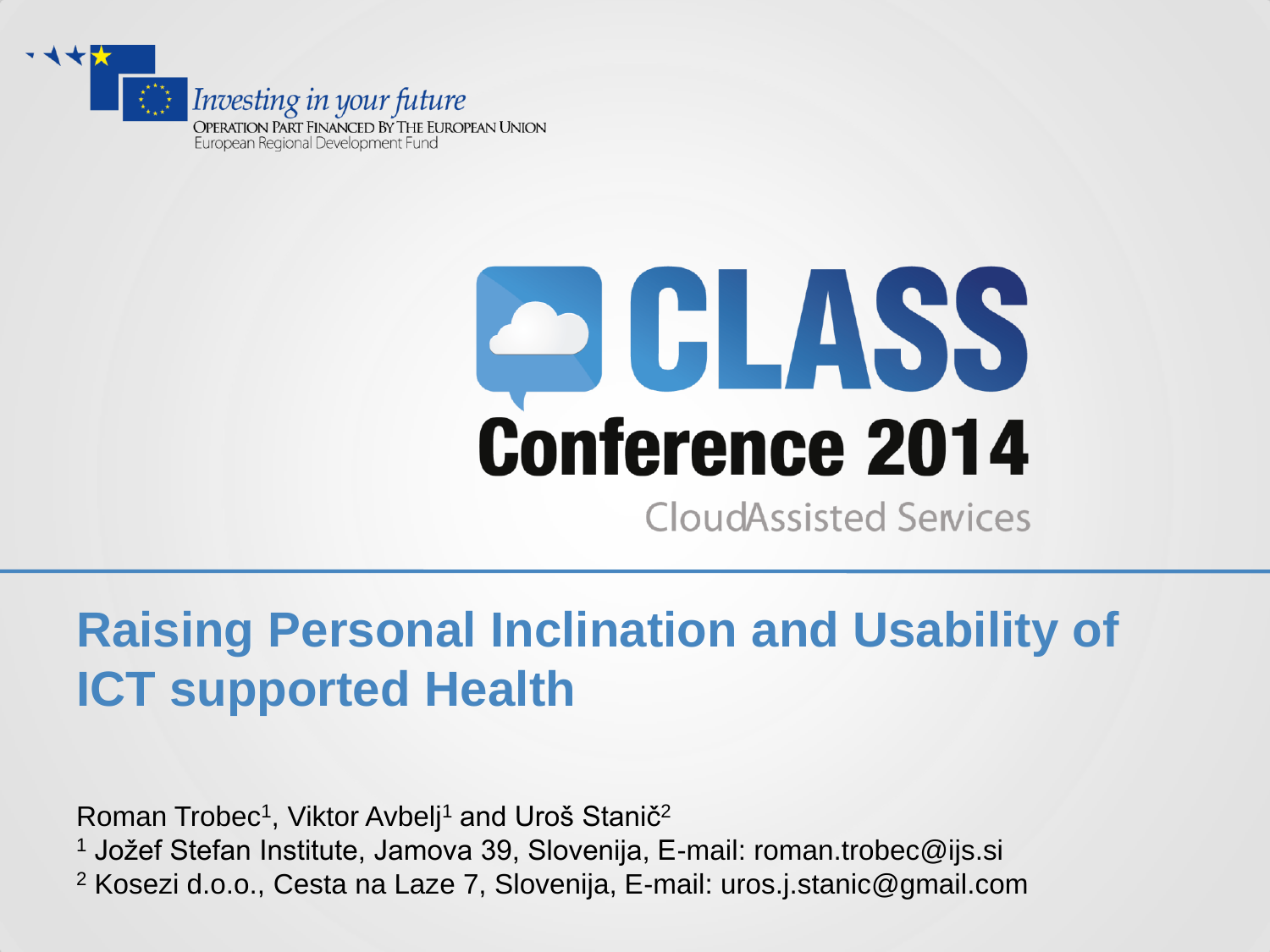# **Context and Scope**

We are addressing primarily the "**Health" priority of the Slovenian Smart Specialization** (end of August 2014). In this context we build a prototype of **mHealth pilot application**.

Computing, storage and data analytic tasks, implemented as **cloud computing services**, can speed-up the implementation.

The **cloud technologies** provide reliable and secure capacities for **connecting the mHealth users** and the medical personnel using existing infrastructure.

**ICT supported Health** covers in our context the organizational and management issues (eHealth) and the technological aspects of data manipulation, diagnostic and treatments.





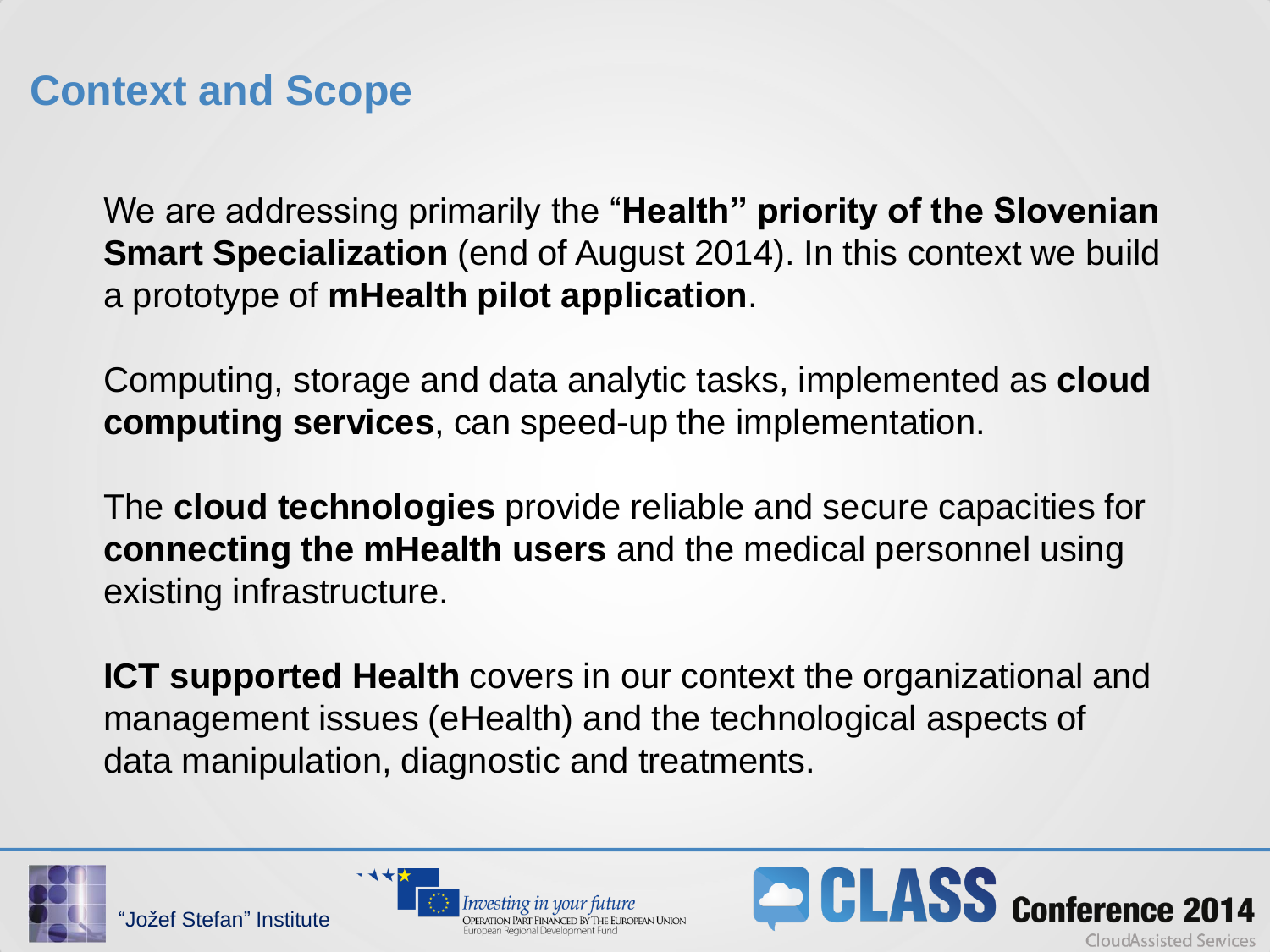## **Motivation**

The motivation for the pilot proposal comes from:

• the **lack of widely accepted mHealth solutions** that can provide improved medical care with reduced costs, and

• **high added value** and great market potential

•A weakness of current approaches is in the fact that the **majority of attention is focused on the technology**, while the importance of its **acceptance by users and health caregivers** is largely neglected





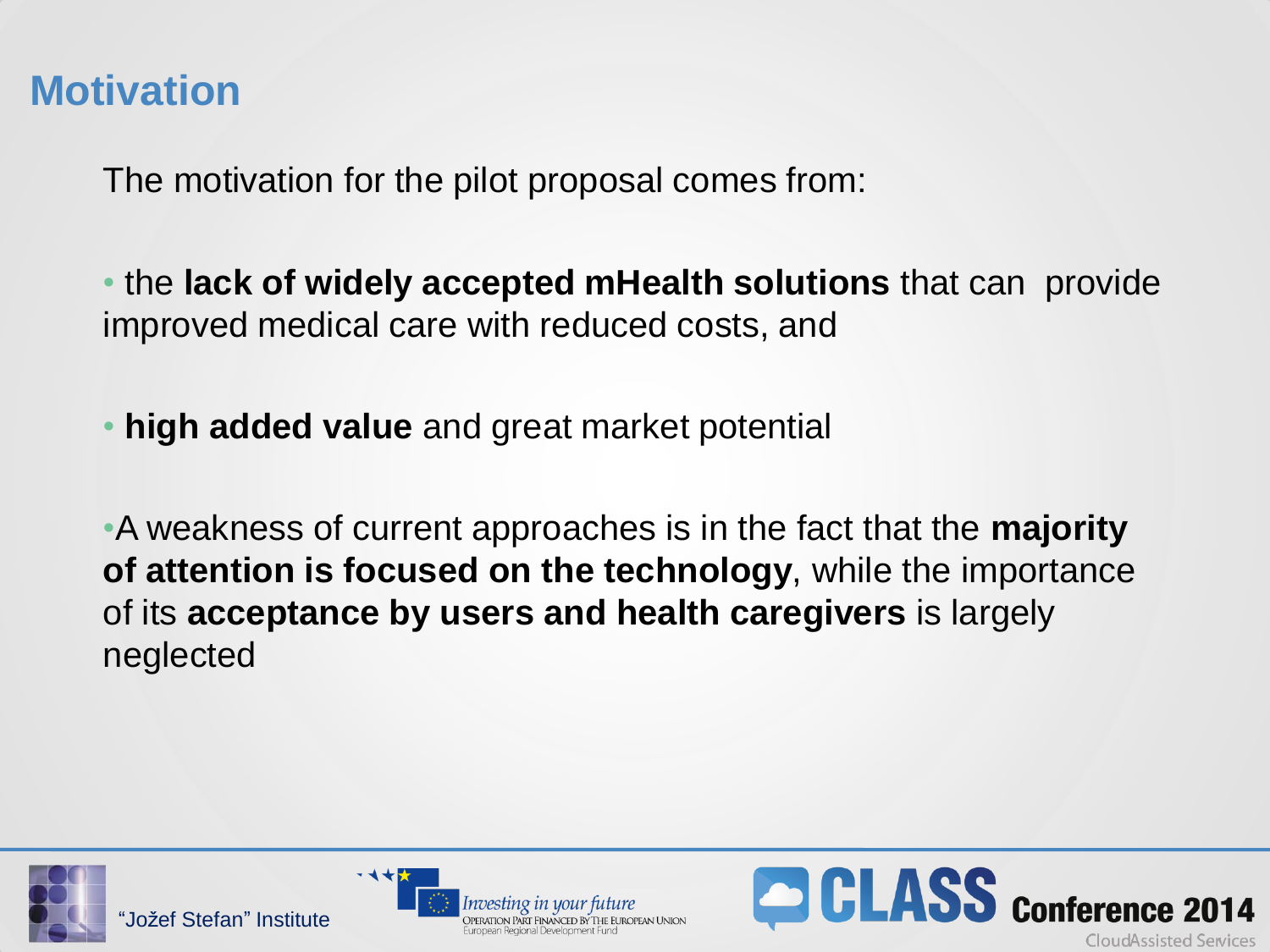**These issues are addressed in part in:**

### **ADVICE FOR 2016/2017 OF THE HORIZON 2020 ADVISORY GROUP FOR SOCIETAL CHALLENGE 1, "HEALTH,DEMOGRAPHIC CHANGE AND WELLBEING", July 2014**

**2. The biggest research challenges requiring action under the work programme 2016/2017** 

- 1) Ageing at large
- 2) Personalized medicine
- 3) ICT for health
- 4) Population health and health promotion
- 5) Infectious diseases
- 6) Early development
- 7) Sustainable health and care systems
- 8) Environment and health challenge





"Jožef Stefan" Institute



**CLASS** Conference 2014 **CloudAssisted Services**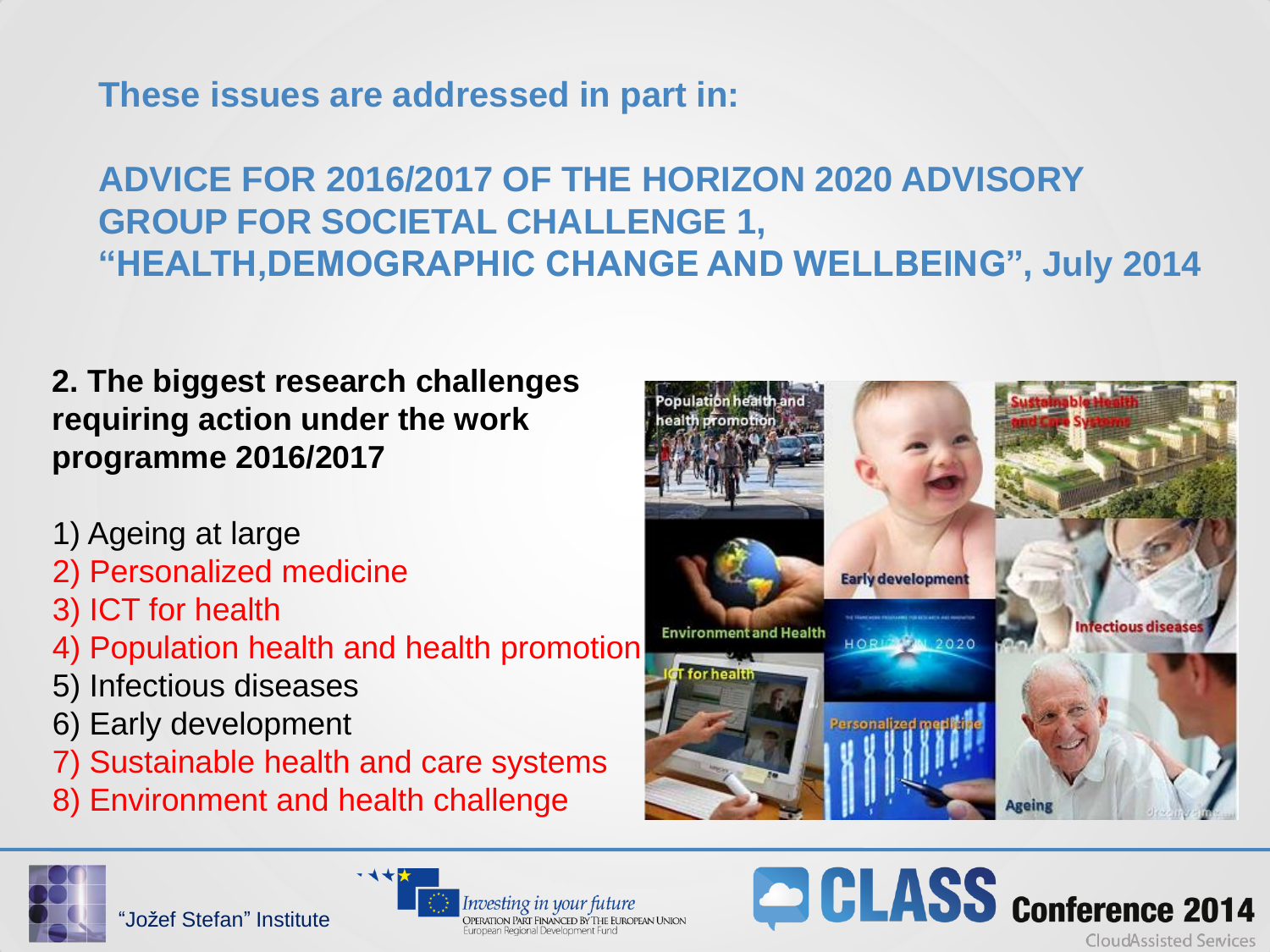

A single wireless, small **multifunctional body sensor** + **Personal data terminal** (smart phone) + Comm. & service platform (**Cloud**) == **Technology layer** for personal health monitoring





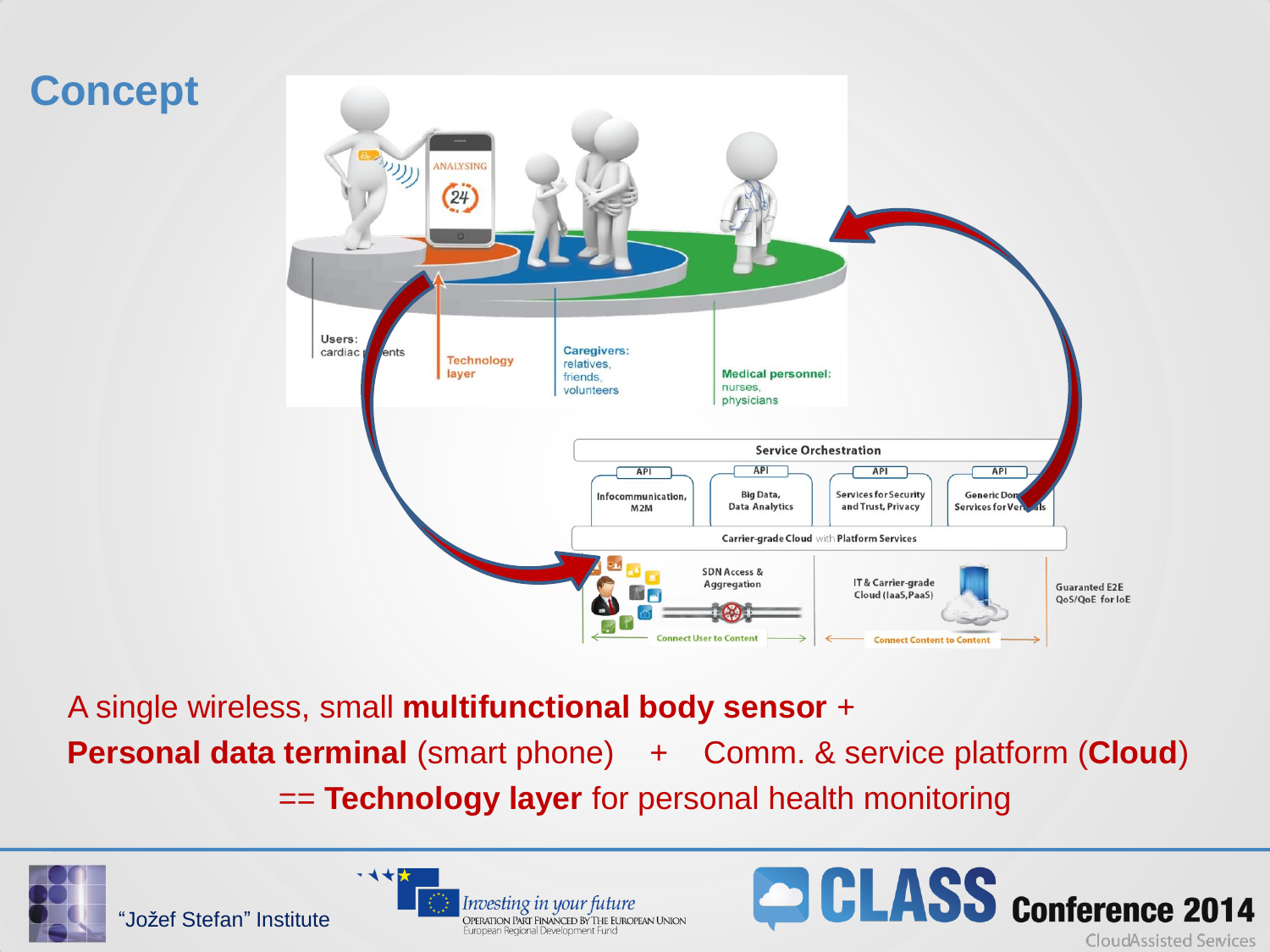### **Motivation**

The wearable **wireless sensors** are advanced enough to provide reliable **physiological readings** for health management and can be made **small and unobtrusive**.

Prototypes of a multifunctional wireless biosensor with dimensions: 7x2 cm and weight: 3g fixed on two standard ECG electrodes.







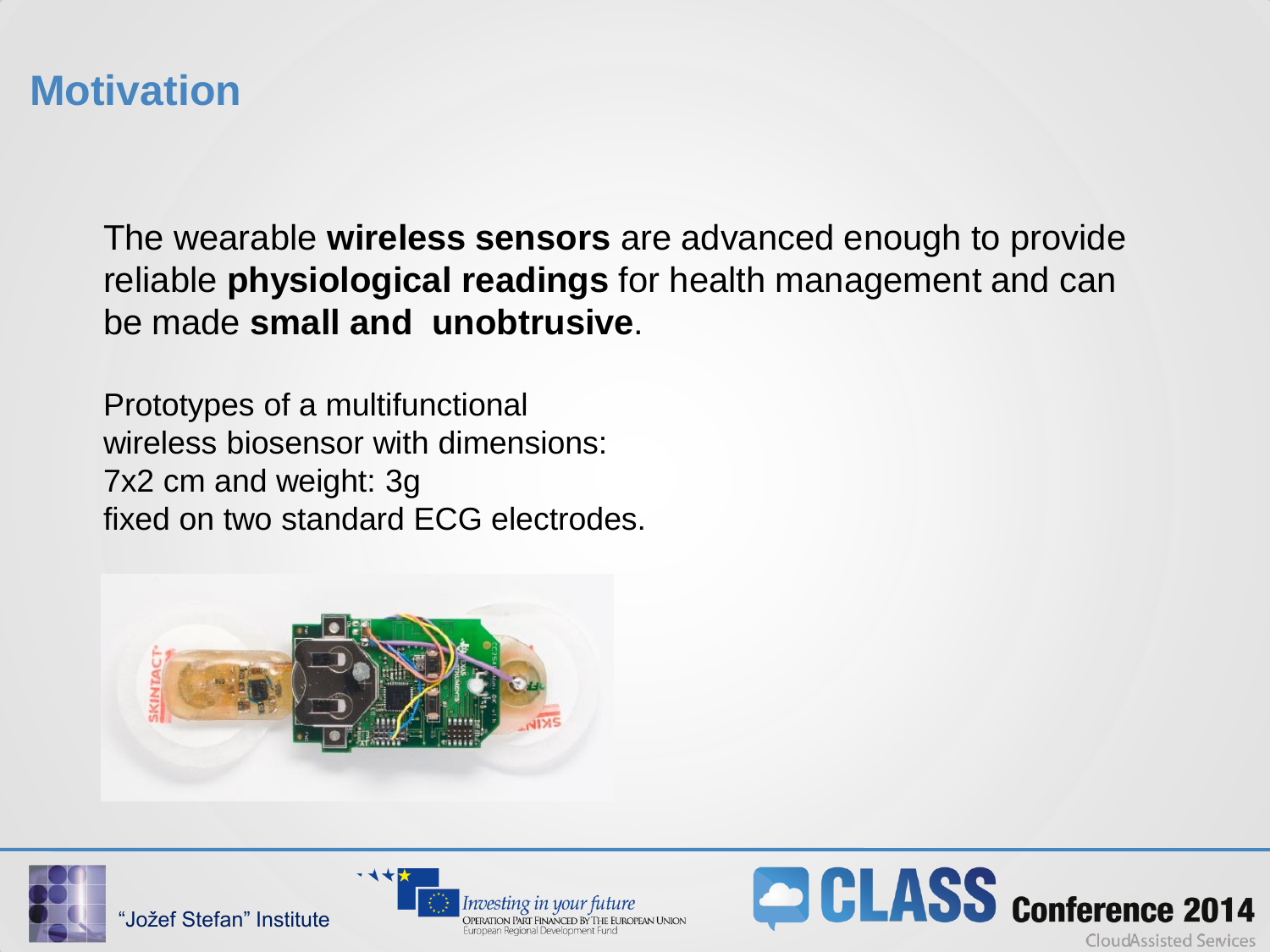**Expected Impacts** •increase health care efficiency and •reduce health care costs.

- New innovative products will: •save energy, user's time,
- •open new jobs for supporting users and medical personnel,
- •iincrease the opportunities for Slovenian industry in development, testing and marketing of new ICT supported health products.

**TODAY PROBLEM HEALTH CARE COST** health care  $COST$  $20<sub>2</sub>$ **HEALTH CARE EFFICIENCY OUR SOLUTION HEALTH CARE** COST health  $care$  $COS<sub>T</sub>$  $60<sub>9</sub>$ **CARE GIVERS PDA PCAR HEALTH CARE FFFICIENCY** 

The project outcomes will stimulate the horizontal cooperation in:

- •communication Platforms,
- •cloud computing and data analytics,

- ଏ ★¦

- •drug production,
- •smart Home priorities.



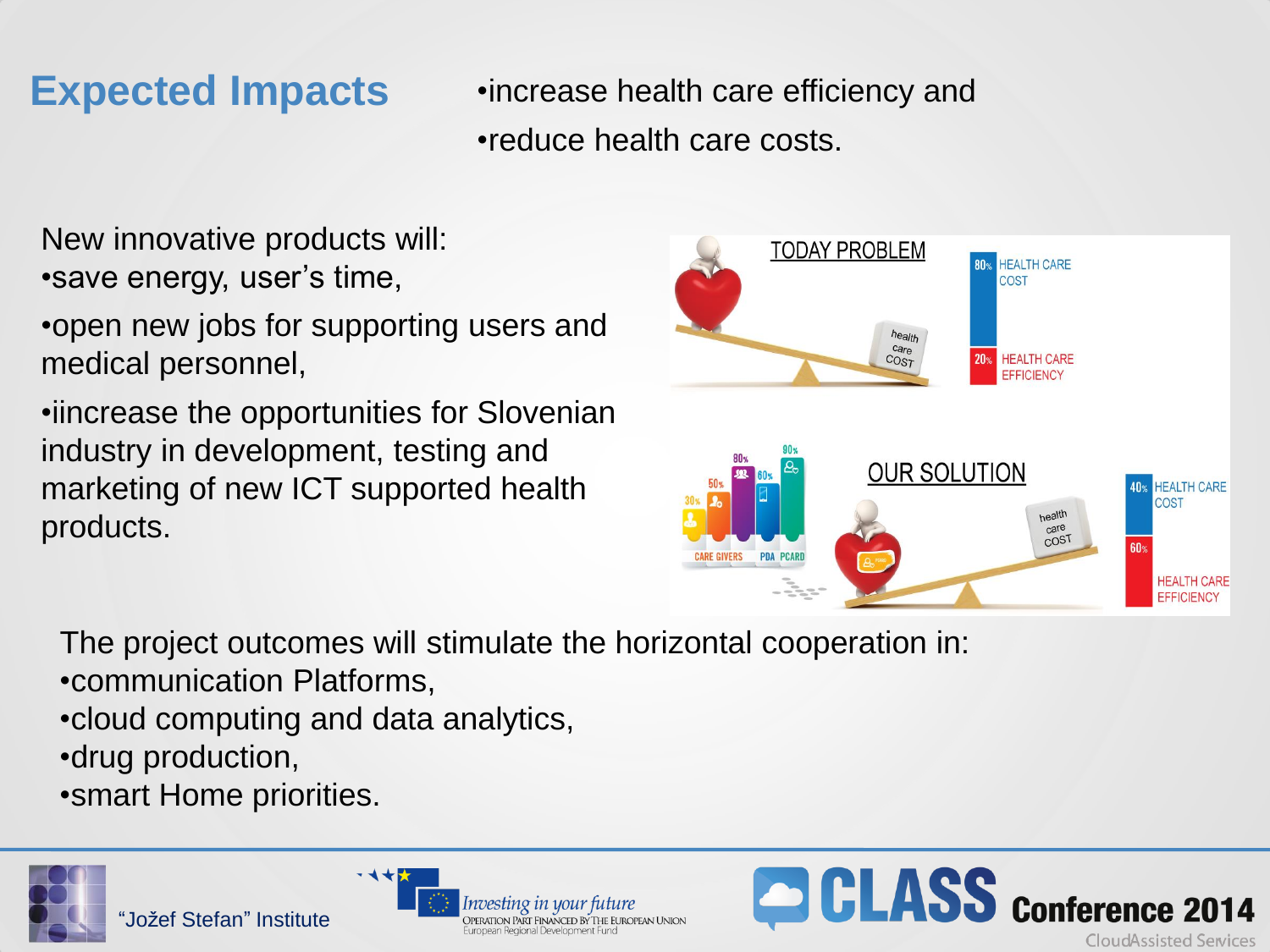# **Potential stockholders and market**

#### **Health organizations:**

Slovenian Healthcare centers, hospitals, clinical centers, …

#### **Research institutions:**

University of Ljubljana, Institute "Jožef Stefan",…

#### **Industry:**

IskraTel, LEK, SmartCom, Marand, Mesi, ICT related SMEs, innovative star-ups, …

#### **Public entities:**

Volunteering firemen organizations, individuals, sports and health life associations

#### **Potential market:**

Pilot system in Slovenia and central EU region, Large sparsely populated areas in Northern EU countries, Russia, Australia, …













CLASS Conference 2014 CloudAssisted Services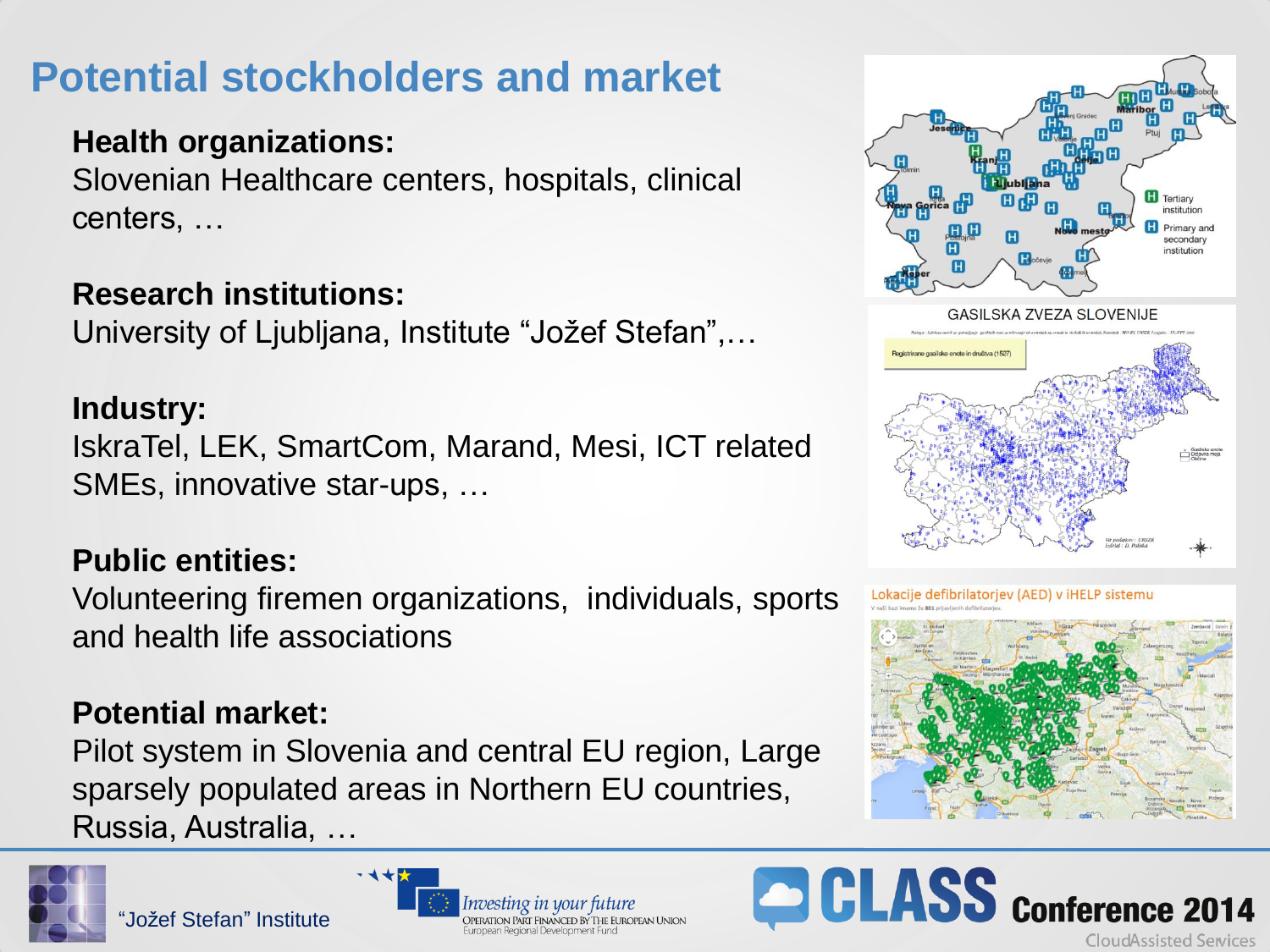# **Thank You**

Roman Trobec<sup>1</sup>, Viktor Avbelj<sup>1</sup> and Uroš Stanič<sup>2</sup> <sup>1</sup> Jožef Stefan Institute, Jamova 39, Slovenija, E-mail: roman.trobec@ijs.si <sup>2</sup> Kosezi d.o.o., Cesta na Laze 7, Slovenija, E-mail: uros.j.stanic@gmail.com